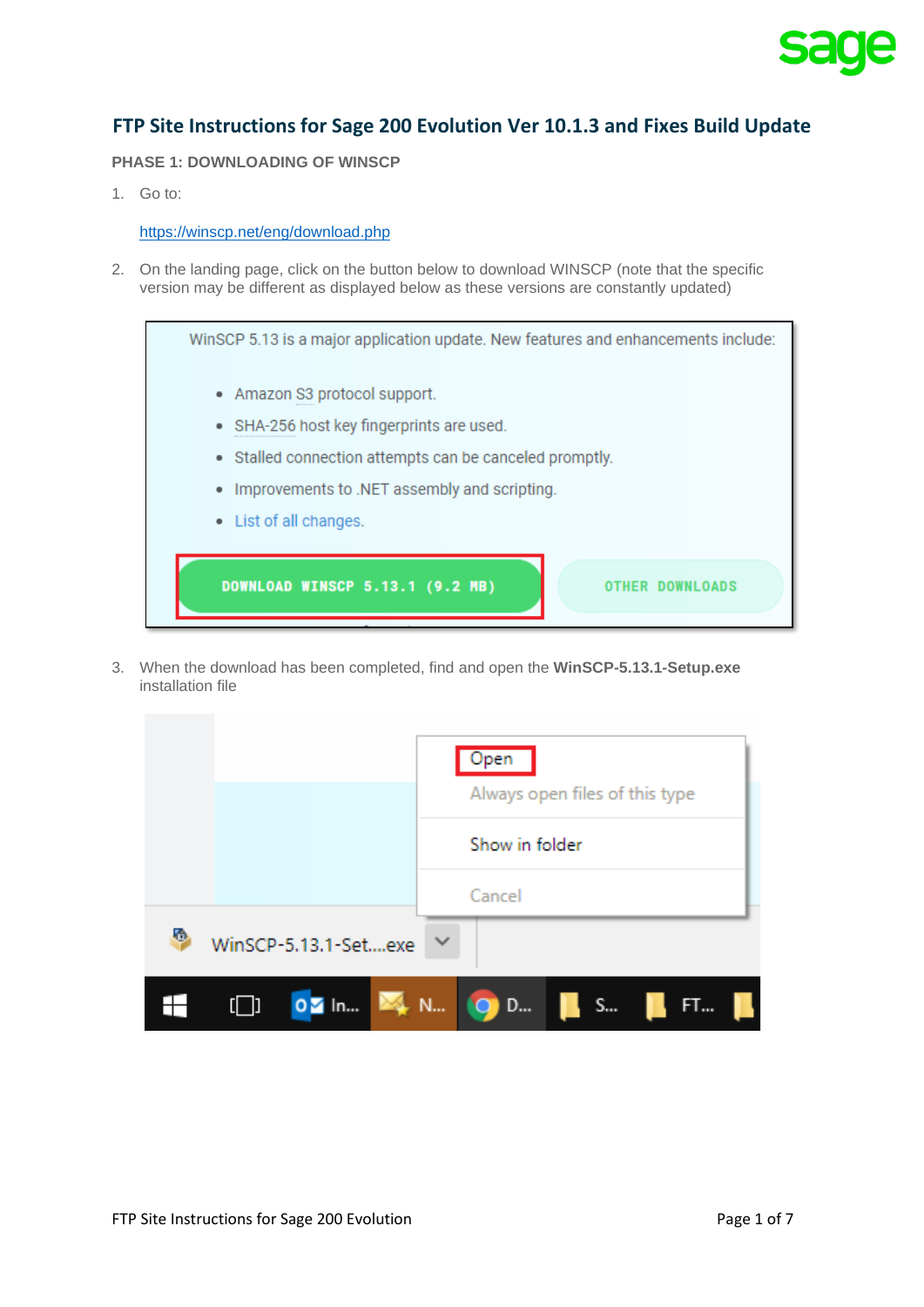

### **PHASE 2: INSTALLATION OF WINSCP**

Double click on the installation file above to start the installation and follow the installation wizard as can be seen below.

1. Click the Run button below.



2. Click the Accept button below.



3. Select the Full Upgrade option and click the Next button below

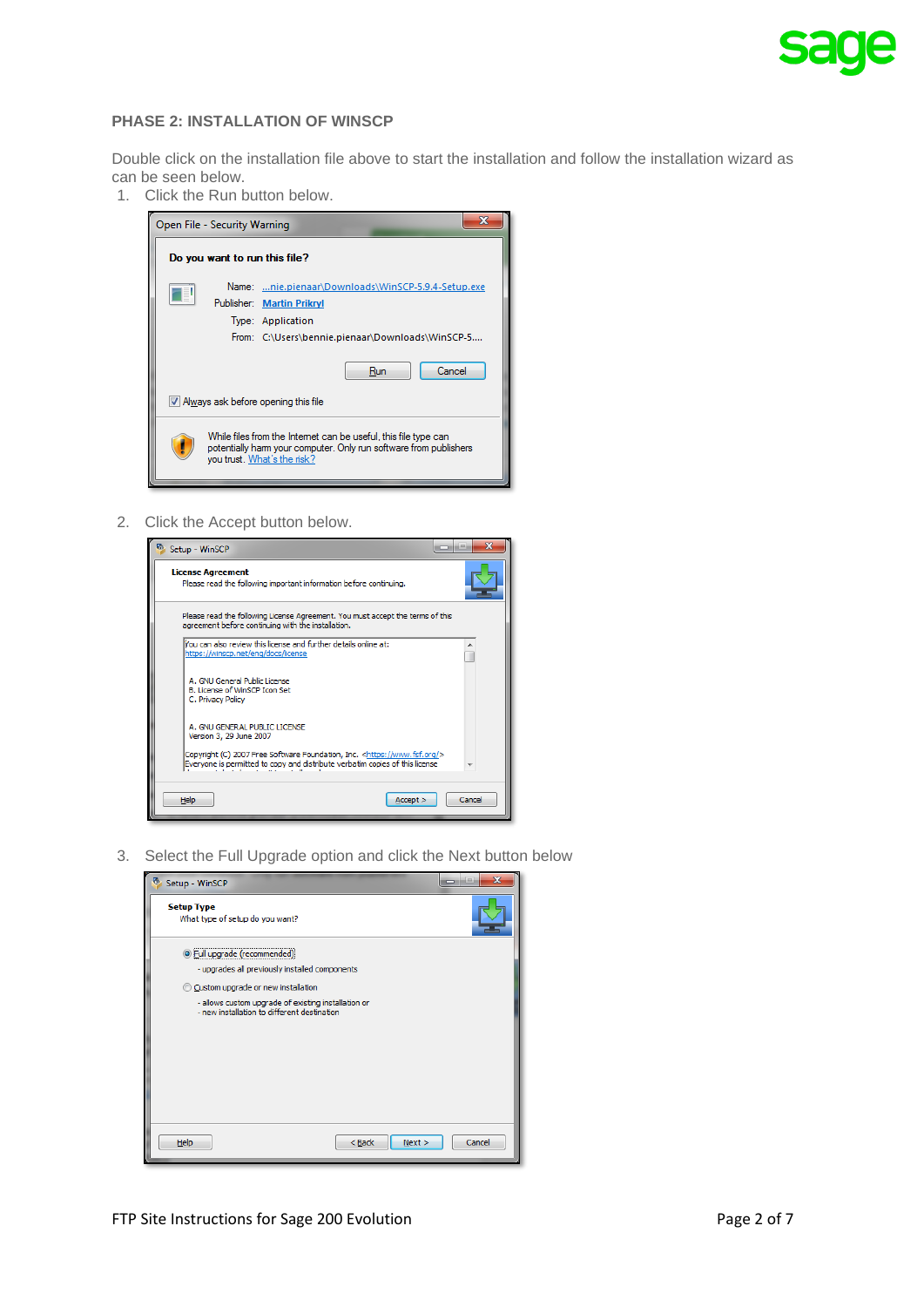# <u>sa</u> de

4. Click the Install button below.

| <sup>6</sup> Setup - WinSCP                                                                                                                                                                                                                                                                                            | $\mathbf x$ |
|------------------------------------------------------------------------------------------------------------------------------------------------------------------------------------------------------------------------------------------------------------------------------------------------------------------------|-------------|
| <b>Ready to Install</b><br>Setup is now ready to begin installing WinSCP on your computer.                                                                                                                                                                                                                             |             |
| Click Install to continue with the installation, or click Back if you want to review or<br>change any settings.                                                                                                                                                                                                        |             |
| Destination location:<br>C: \Program Files (x86)\WinSCP<br>Setup type:<br>Full upgrade<br>Selected components:<br>WinSCP application<br>Drag & drop shell extension (allows direct downloads, may require restart)<br>Pageant (SSH authentication agent)<br>PuTTYgen (key generator)<br><b>Translations</b><br>English | Ξ           |
| $Back$<br><b>Help</b><br>Install                                                                                                                                                                                                                                                                                       | Cancel      |

5. When successfully installed, the following screen should display. Click the Finish button

| Setup - WinSCP | --                                                                                                                                                                                       |
|----------------|------------------------------------------------------------------------------------------------------------------------------------------------------------------------------------------|
|                | <b>Completing the WinSCP Setup</b><br><b>Wizard</b>                                                                                                                                      |
|                | Setup has finished installing WinSCP on your computer. The<br>application may be launched by selecting the installed<br>shortcuts.                                                       |
|                | Click Finish to exit Setup.<br>V Launch WinSCP<br>Open Getting started page                                                                                                              |
|                | Please consider donating to support WinSCP development.<br>Donate \$9<br><b>PayPal</b><br>Donate \$19<br>Donate \$49<br><b>Region Compas VISA THE PERSON BUILDING</b><br>About donations |
| Help           | Finish                                                                                                                                                                                   |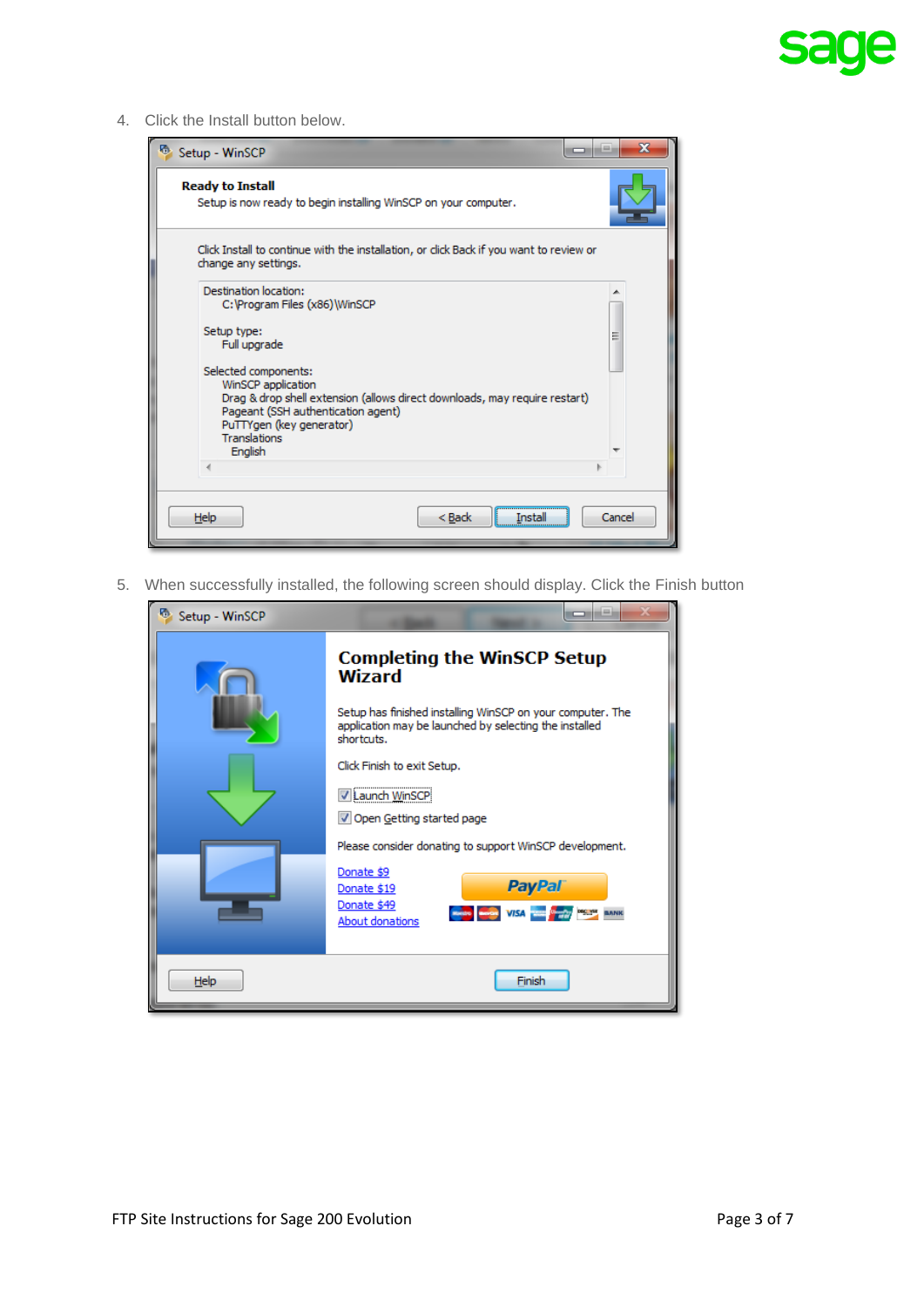

## **PHASE 3: SETUP OF WINSCP**

1. When installed, go to **Start | Run** and enter: **WINSCP**. Then open it by double clicking it. From here you can also create a desktop shortcut for future use.

| Programs (1)<br>WinSCP                |   |
|---------------------------------------|---|
| Files $(1)$                           |   |
| WINSCP - FOR FTP DOWNLOADS - WIP.docx |   |
|                                       |   |
|                                       |   |
|                                       |   |
|                                       |   |
|                                       |   |
|                                       |   |
|                                       |   |
|                                       |   |
|                                       |   |
|                                       |   |
|                                       |   |
|                                       |   |
|                                       |   |
| See more results                      |   |
|                                       |   |
| winscp<br>Shut down<br>X              |   |
| $\mathbf{o}$                          | g |

2. When opened, click on the **New Session** button below.

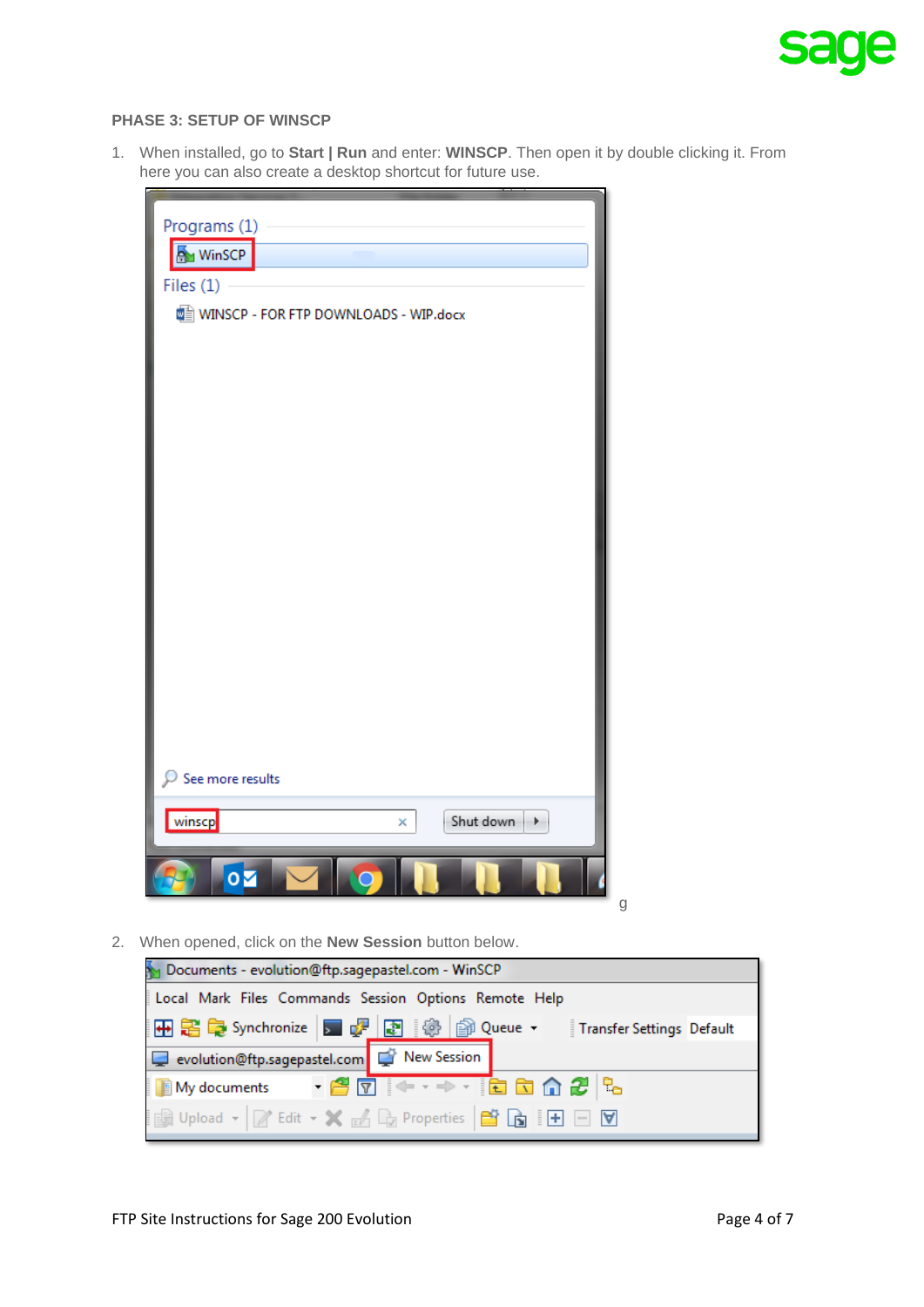3. Setup a new FTP connection site profile as below

| <b>A</b> Login                                                          | $\mathbf{x}$<br>فعاده                                                                |  |  |  |  |  |  |
|-------------------------------------------------------------------------|--------------------------------------------------------------------------------------|--|--|--|--|--|--|
| New Site                                                                | Session                                                                              |  |  |  |  |  |  |
| evolution@ftp.sagepastel.com                                            | File protocol:<br>Encryption:<br>TLS/SSL Explicit encryption<br><b>FTP</b><br>▼<br>▼ |  |  |  |  |  |  |
|                                                                         | Port number:<br>Host name:<br>$21 -$<br>ftp.sagepastel.com                           |  |  |  |  |  |  |
|                                                                         | Password:<br>User name:<br>evolution<br>                                             |  |  |  |  |  |  |
|                                                                         | Anonymous login<br>Advanced<br>Cancel<br>Save<br> ▼<br>◘                             |  |  |  |  |  |  |
|                                                                         |                                                                                      |  |  |  |  |  |  |
|                                                                         |                                                                                      |  |  |  |  |  |  |
|                                                                         |                                                                                      |  |  |  |  |  |  |
| Tools<br>Manage<br>$\overline{\phantom{a}}$<br>$\overline{\phantom{a}}$ | $\Box$ Login<br>Help<br>l w<br>Close                                                 |  |  |  |  |  |  |

- Host Name of the site: [ftp.sagepastel.com](ftp://ftp.sagepastel.com/)
- File Protocol: FTP (File Transfer Protocol)
- Change Encryption: TLS/SSL Explicit encryption
- Anonymous Logon: Unselected
- User name: evolution
- Password: 1840851
- 4. When done click on the **Save** button above.
- 5. Re-open it, click on the **Login** button

| <b>New Site</b>              | Session            |                                      |
|------------------------------|--------------------|--------------------------------------|
| evolution@ftp.sagepastel.com | File protocol:     | Encryption:                          |
|                              | <b>FTP</b>         | TLS/SSL Explicit encryption          |
|                              | Host name:         | Port number:                         |
|                              | ftp.sagepastel.com | 21                                   |
|                              | User name:         | Password:                            |
|                              | evolution          |                                      |
|                              | Edit               | Advanced<br>$\overline{\phantom{0}}$ |
|                              |                    |                                      |
|                              |                    |                                      |
|                              |                    |                                      |
|                              |                    |                                      |
|                              |                    |                                      |
|                              |                    |                                      |
|                              |                    |                                      |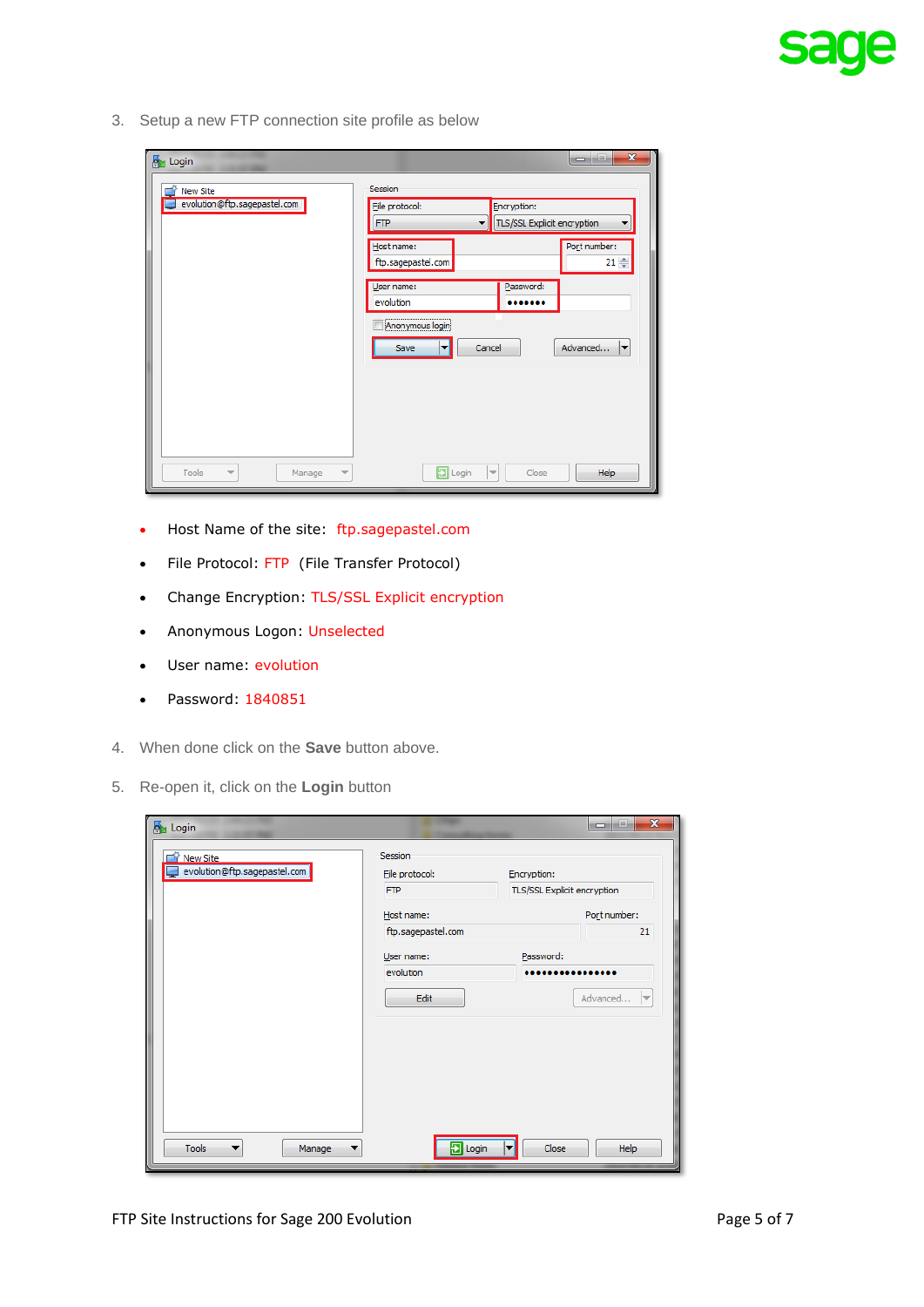

## **PHASE 4: DOWNLOADING SAGE 200 EVOLUTION VERSION 10.1.3 AND FIXES BUILD UPDATE**

When opened, the main FTP site screen should look like the image below, with the **<root>** option selected on the top. Do the following from this point forward

1. Find and open the Evolution V10.1 folder below



2. Double clcik the **10.1.3** folder